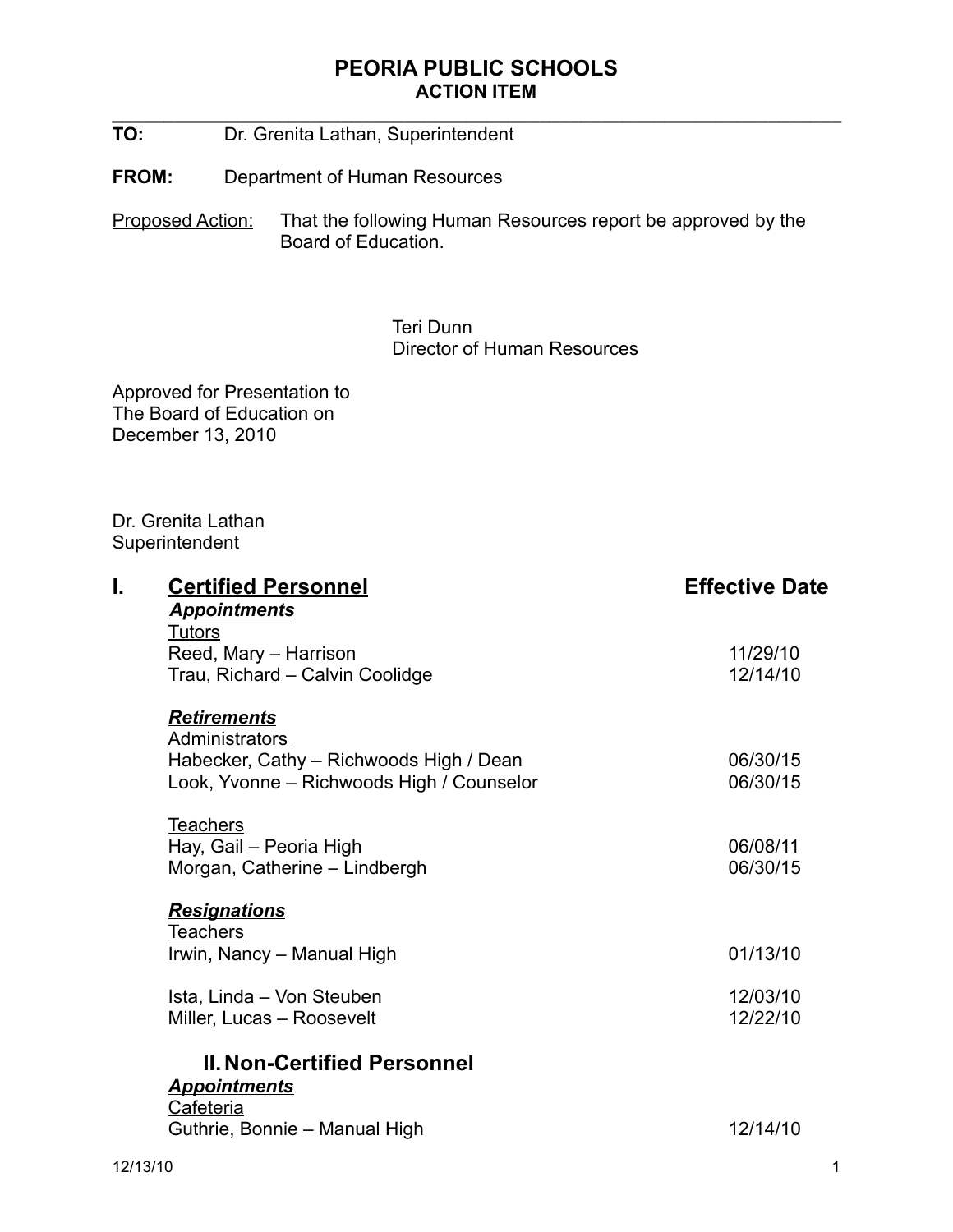| Harr, Gerald - Richwoods / Head Baker<br>Nunn, Tamara - Greeley                                                                                                                                                                                                                                                                                                                                          | 12/14/10<br>12/14/10                         |
|----------------------------------------------------------------------------------------------------------------------------------------------------------------------------------------------------------------------------------------------------------------------------------------------------------------------------------------------------------------------------------------------------------|----------------------------------------------|
| Pankey, Shane - Manual High                                                                                                                                                                                                                                                                                                                                                                              | 12/14/10                                     |
| <b>Clerks</b><br>Burch, Angela - Columbia                                                                                                                                                                                                                                                                                                                                                                | 12/14/10                                     |
| Coaches<br>Jenkins, Michael - Richwoods / Boys Assistant Basketball                                                                                                                                                                                                                                                                                                                                      | 12/14/10                                     |
| <b>Job Coaches</b><br>Sturm, Debra                                                                                                                                                                                                                                                                                                                                                                       | 12/14/10                                     |
| Maintenance/Buildings & Grounds<br>Bayless, Daniel - Roy Ricketts / Technology Foreman                                                                                                                                                                                                                                                                                                                   | 12/14/10                                     |
| 21 <sup>st</sup> Century<br>Kothenbeutel, Justin - Glen Oak / Group Leader                                                                                                                                                                                                                                                                                                                               | 12/14/10                                     |
| <b>Security Guards</b><br>Bond, Lindsay - Location TBD / Pending Testing<br>Maxison, Antonne - Location TBD / Pending Testing<br>McGee, Malcom - Location TBD / Pending Testing<br>Olson, Cory - Location TBD / Pending Paperwork & Testing<br>Sykes, Dwight - Location TBD Pending Testing<br>Taylor, Dramane - Location TBD / Pending Testing                                                          | 01/07/11                                     |
| <b>Student Workers</b><br>Brown, Dameion - Holiday Inn / Maintenance & Grounds<br>Ellis, Vanessa - First English Church / Office Assistant<br>Tabb, Timothy - Jamieson / Kitchen Assistant                                                                                                                                                                                                               | 12/14/10<br>12/14/10<br>12/14/10             |
| <b>Teacher Aides</b><br>Adkins, Amy - Richwoods / Interpreter<br>Beck, Ericson - Glen Oak<br>Blake, Kira - Whittier<br>Wright, Monica - Glen Oak / Latchkey                                                                                                                                                                                                                                              | 12/14/10<br>12/14/10<br>12/14/10<br>12/14/10 |
| Transportation<br>Boyd, Otha - Driver / Pending Paperwork<br>Dudley, Larry - Driver / Pending Paperwork<br>Gaston, David - Driver / Pending Paperwork<br>Jenkins, Joseph - Driver / Pending Paperwork<br>Jones, Julious - Driver / Pending Paperwork<br>McKinney, Holly - Driver / Pending Paperwork<br>Pollard, Joshua - Driver / Pending Paperwork<br>Rebollar, Cristobal - Driver / Pending Paperwork | 12/14/10                                     |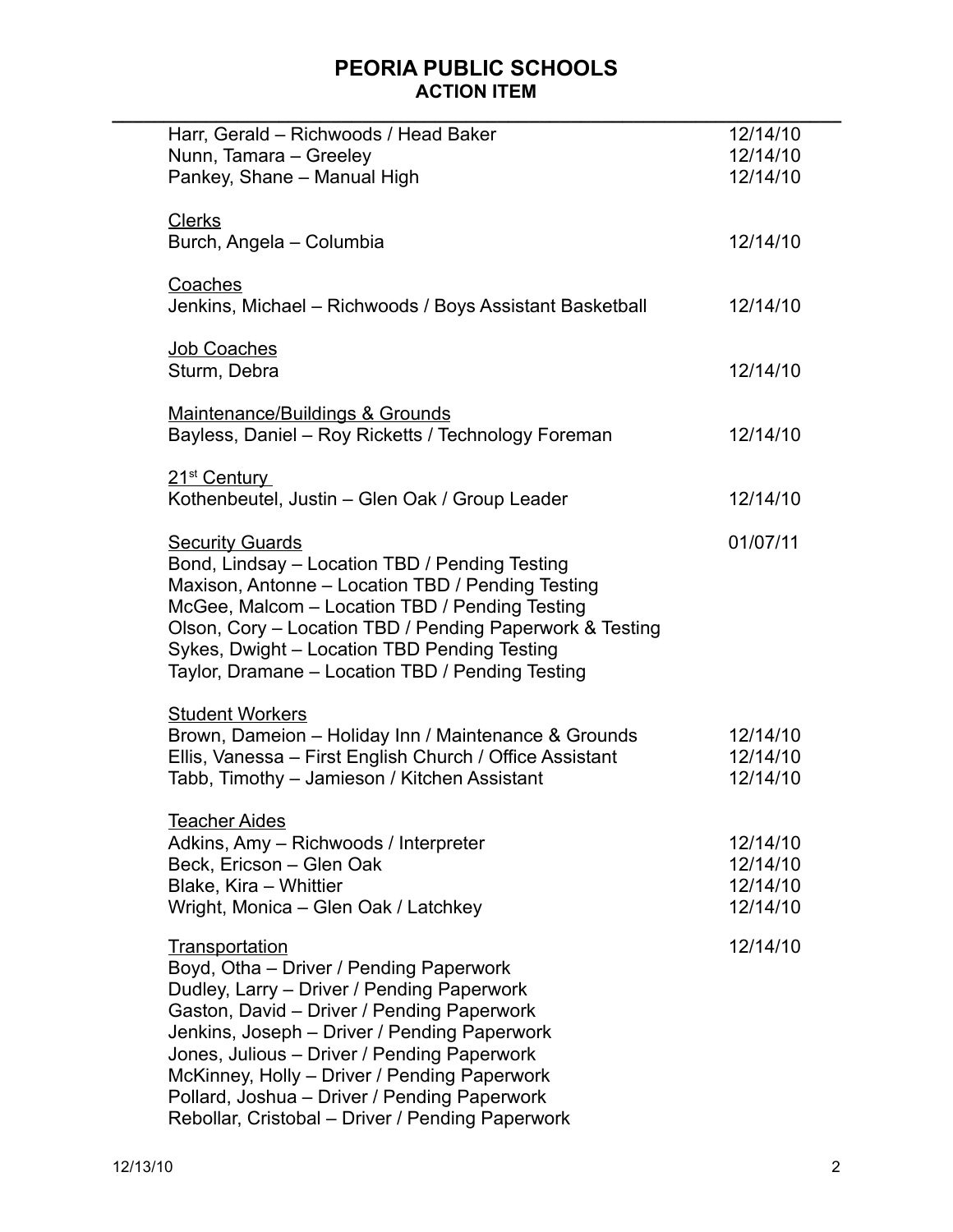| Ruiz-Puche, Domingo - Driver / Pending Paperwork<br>Sargent, Francis - Driver / Pending Paperwork<br>Thomas, Serrano - Driver / Pending Paperwork<br>Tiller, Joshua - Driver / Pending Paperwork<br>Ward, Mary - Driver / Pending Paperwork |                   |
|---------------------------------------------------------------------------------------------------------------------------------------------------------------------------------------------------------------------------------------------|-------------------|
| <b>Transfer</b>                                                                                                                                                                                                                             |                   |
| Maintenance/Buildings & Grounds<br>Johnston, Zachary - Franklin-Edison                                                                                                                                                                      | 11/23/10          |
| <b>Leaves of Absences</b>                                                                                                                                                                                                                   |                   |
| Maintenance                                                                                                                                                                                                                                 |                   |
| Motteler, Donny                                                                                                                                                                                                                             | 12/14/10-12/31/10 |
| <b>Teacher Aides/ Grow Your Own</b>                                                                                                                                                                                                         |                   |
| Simms, Kizzie - Harrison                                                                                                                                                                                                                    | 2011-2012         |
| Wilson, Linda - Trewyn                                                                                                                                                                                                                      | 01/18/11-05/09/11 |
| <b>Position Ended/Temporary Position</b>                                                                                                                                                                                                    |                   |
| <b>After School Care</b>                                                                                                                                                                                                                    |                   |
| McIntire, Caroline - Whittier                                                                                                                                                                                                               | 12/06/10          |
| <b>Resignations</b>                                                                                                                                                                                                                         |                   |
| <b>After School Care</b>                                                                                                                                                                                                                    |                   |
| Stokes, Melissa - Whittier                                                                                                                                                                                                                  | 10/01/10          |
| Cafeteria                                                                                                                                                                                                                                   |                   |
| Fortune, Cynthia - Sterling                                                                                                                                                                                                                 | 11/23/10          |
| Vogel, Kathleen - Manual High                                                                                                                                                                                                               | 12/22/10          |
| Transportation                                                                                                                                                                                                                              |                   |
| Evans, Eleanor – Driver Trainee                                                                                                                                                                                                             | 11/16/10          |
| Williams, DeAaron - Monitor                                                                                                                                                                                                                 | 11/12/10          |
| <b>Retirements</b><br><b>Clerks</b>                                                                                                                                                                                                         |                   |
|                                                                                                                                                                                                                                             | 06/10/11          |
| Todd, Gloria - Knoxville Center                                                                                                                                                                                                             |                   |
| <b>Rescinded Employment</b><br><b>Transportation</b>                                                                                                                                                                                        |                   |
| Aguilar, Edgar - Driver Trainee                                                                                                                                                                                                             |                   |
|                                                                                                                                                                                                                                             | 12/03/10          |
| Hart, Turanna - Driver Trainee                                                                                                                                                                                                              | 11/15/10          |
| Herring, Michelle - Driver Trainee                                                                                                                                                                                                          | 11/15/10          |
| Parx, David - Driver Trainee                                                                                                                                                                                                                | 11/22/10          |
| Watson, Kashawn - Driver Trainee                                                                                                                                                                                                            | 11/15/10          |
| Wright, Peter - Driver Trainee                                                                                                                                                                                                              | 11/15/10          |